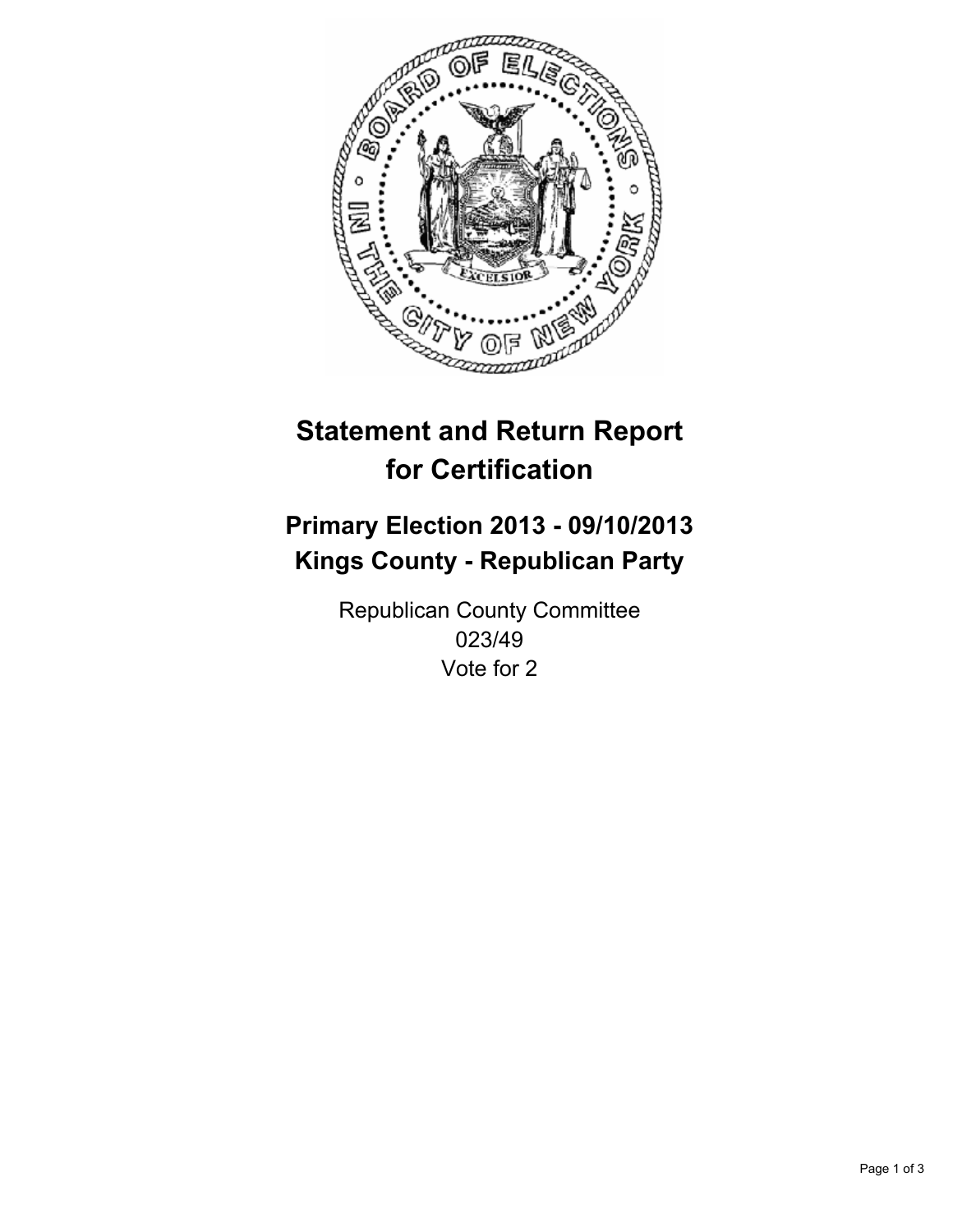

## **Assembly District 49**

| <b>EMERGENCY</b>         | 0            |
|--------------------------|--------------|
| ABSENTEE/MILITARY        | 0            |
| <b>FEDERAL</b>           | 0            |
| SPECIAL PRESIDENTIAL     | 0            |
| <b>AFFIDAVIT</b>         | $\Omega$     |
| RICHARD R. LEONELLI      | 5            |
| <b>VITO SETTINERI</b>    | 4            |
| <b>JOHN AMICO</b>        | 4            |
| <b>MARTIN T. HOPKINS</b> | <sup>0</sup> |
| <b>Total Votes</b>       | 13           |